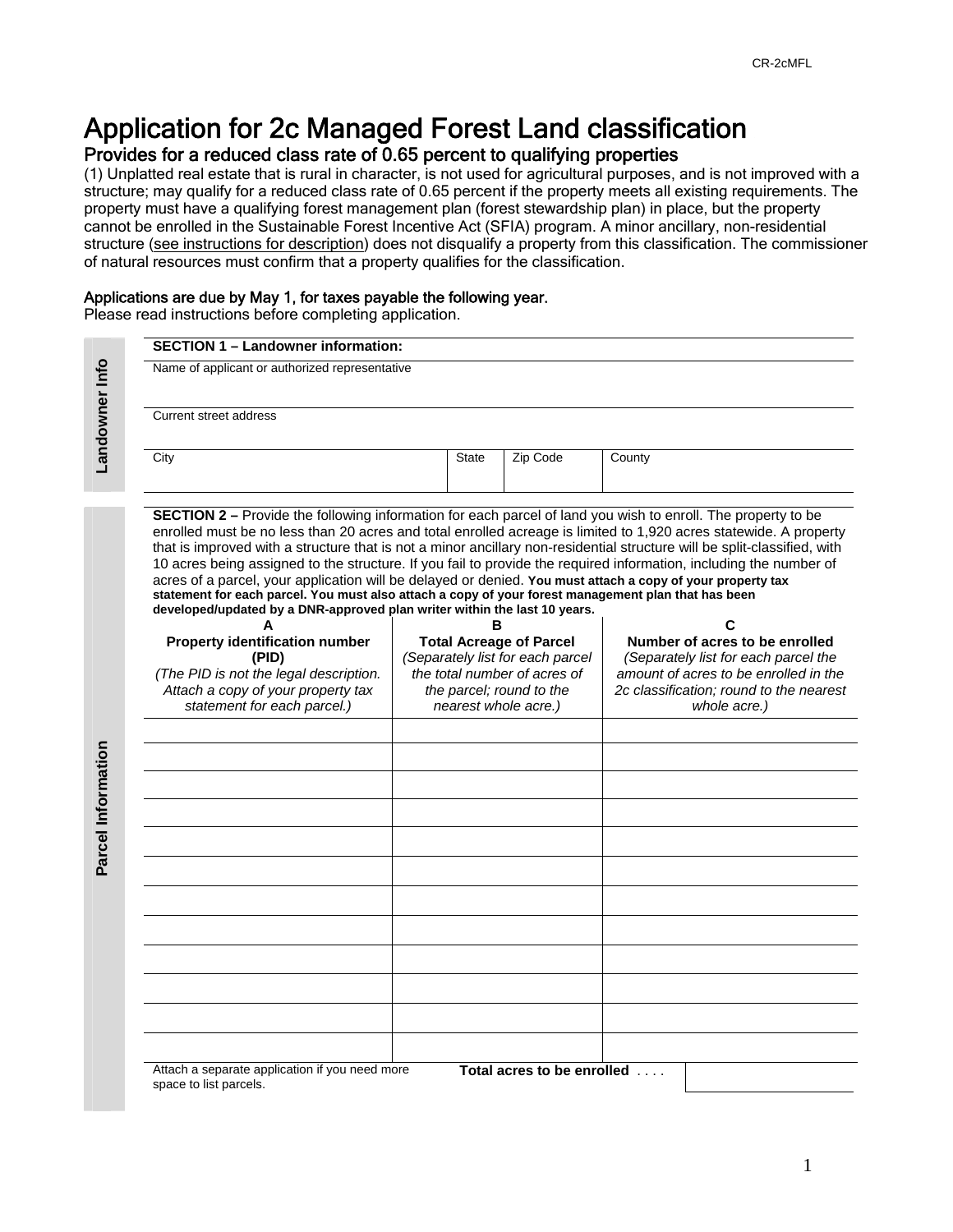**Section 3 –** You must attach all the requested documentation to your application to be eligible for this classification. I certify that none of eligible acres (column C) listed above are enrolled in the Sustainable Forest Incentive Act  $(SFIA)$  program.<br>  $\Box$  Yes  $\Box$  $\Box$  No I have attached copies of the property tax statement for each parcel listed above.<br> $\Box$  Yes  $\Box$  No  $\Box$  No I have attached a copy of the forest management plan that encompasses all of the land/acres listed on this application, and this plan was developed/updated by a DNR-approved plan writer within the last 10 years. Year your forest management plan was developed/updated? **Signature of owner or authorized representative:**  *By signing below, I certify that this form is correct and complete to the best of my knowledge and belief. I am the owner of the property or authorized representative of the organization that owns the property and I agree to*  follow the land's forest management plan and verify that there is not more than 1,920 acres enrolled for the *classification.*  **Making false statements on this application is against the law**  Minnesota Statute 609.41 states that anyone giving false information in order to avoid or reduce their tax obligations is subject to a fine of up to \$3,000 and/or up to one year in prison. Signature of applicant or authorized representative  $($ 

Please return completed application and required attachments to your county assessor.

| For office use only to be completed by the county assessor |                   |                      |  |  |  |  |  |  |
|------------------------------------------------------------|-------------------|----------------------|--|--|--|--|--|--|
| Name of applicant                                          | Classification is | Approved             |  |  |  |  |  |  |
|                                                            | Denied            | for assessment year: |  |  |  |  |  |  |
| Assessor's Signature                                       | Date              |                      |  |  |  |  |  |  |
|                                                            |                   |                      |  |  |  |  |  |  |
|                                                            |                   |                      |  |  |  |  |  |  |